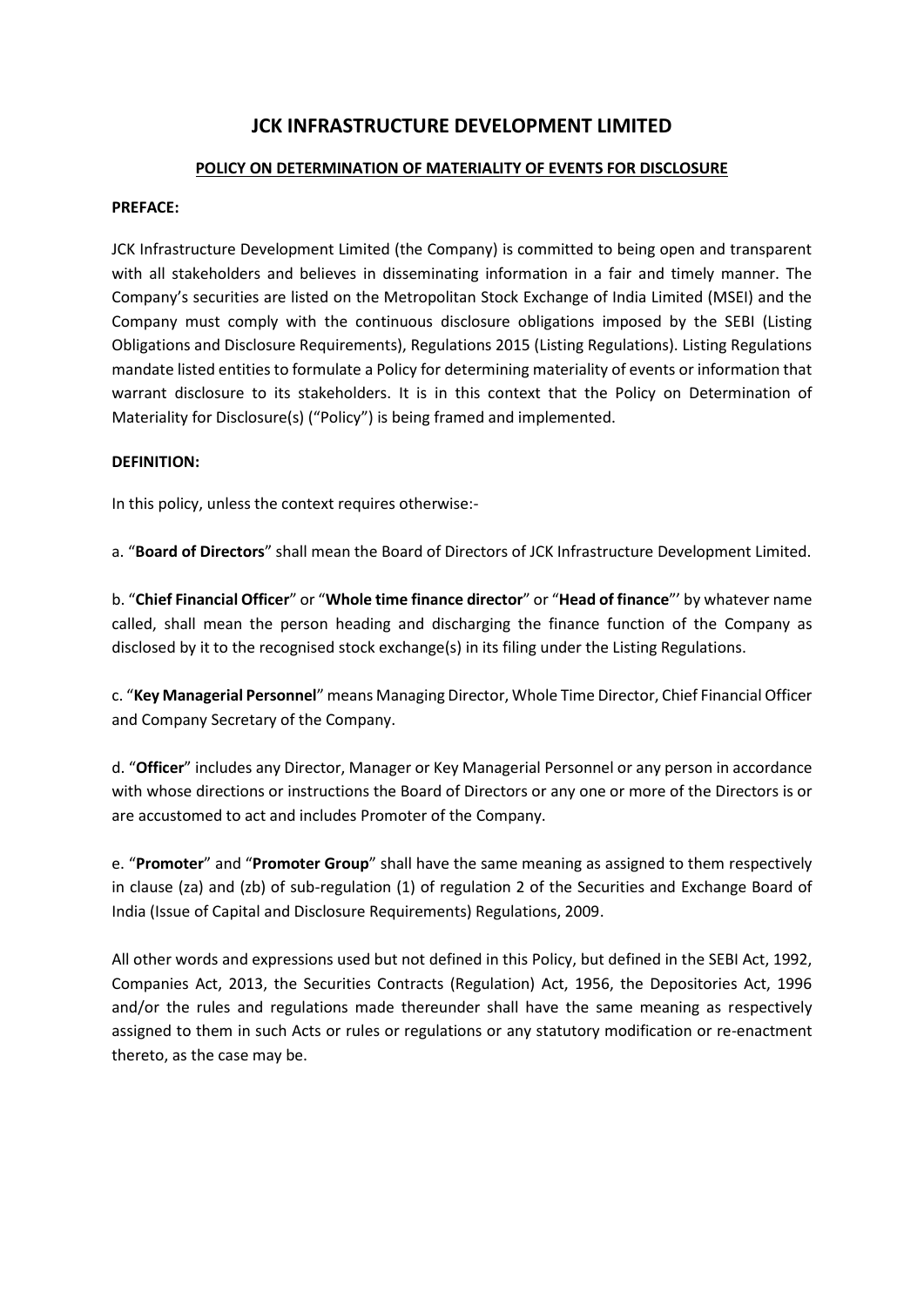## **OBJECTIVE**

The Policy aims to provide a framework for determining materiality of events and information for the purpose of making disclosure to Stock Exchange(s) in terms of sub regulations 3 and 4 of Regulation 30 of Listing Regulations.

### **CRITERIA FOR DETERMINATION OF MATERIALITY OF EVENTS AND INFORMATION**

The following criteria shall be considered for determination of materiality of events and information:

I. The event or information, omission of which is likely to result in discontinuity or alteration of event or information already available publicly; or

II. The event or information, omission of which is likely to result in significant market reaction if disclosure or disclosure regarding omission came to light at a later date;

III. In case where the criterion specified in sub-clauses (I) and (II) are not applicable, an event/information may be treated being material, if in the opinion of the Board of Directors of the Company, the event or information is considered material.

## **MATERIAL EVENTS AND INFORMATION**

## **Disclosures to be made based on Materiality Guidelines of the Policy:**

- 1. Commencement or any postponement in the date of commencement of commercial operations of any unit/division.
- 2. Change in the general character or nature of business brought about by arrangements for strategic, technical or marketing tie-up, adoption of new lines of business or closure of operations of any unit/division (entirety or piecemeal).
- 3. Significant capacity addition.
- 4. Awarding, bagging/ receiving, amendment or termination of awarded/bagged orders/contracts not in the normal course of business.
- 5. Agreements (viz. loan agreement(s) (as a borrower) or any other agreement(s) which are binding and not in normal course of business(es)and revision(s) or amendment(s) or termination(s) thereof.
- 6. Disruption of operations of any one or more units or division of the Company due to natural calamity (earthquake, flood, fire etc.), force majeure or events such as strikes, lockouts etc.
- 7. Significant impact on financial, operational, strategic or reputation arising out of change in the regulatory framework.
- 8. Significant litigation(s) / dispute (s) /regulatory action(s) with that impacts the financial, operational, strategic or reputation of the Company.
- 9. Fraud/defaults etc. by Directors, Key Managerial Personnel or employees one level below the Senior Management of the company.
- 10. Options to purchase securities including any ESOP/ESPS Scheme.
- 11. Giving significant guarantees or indemnity or becoming a surety for any third party.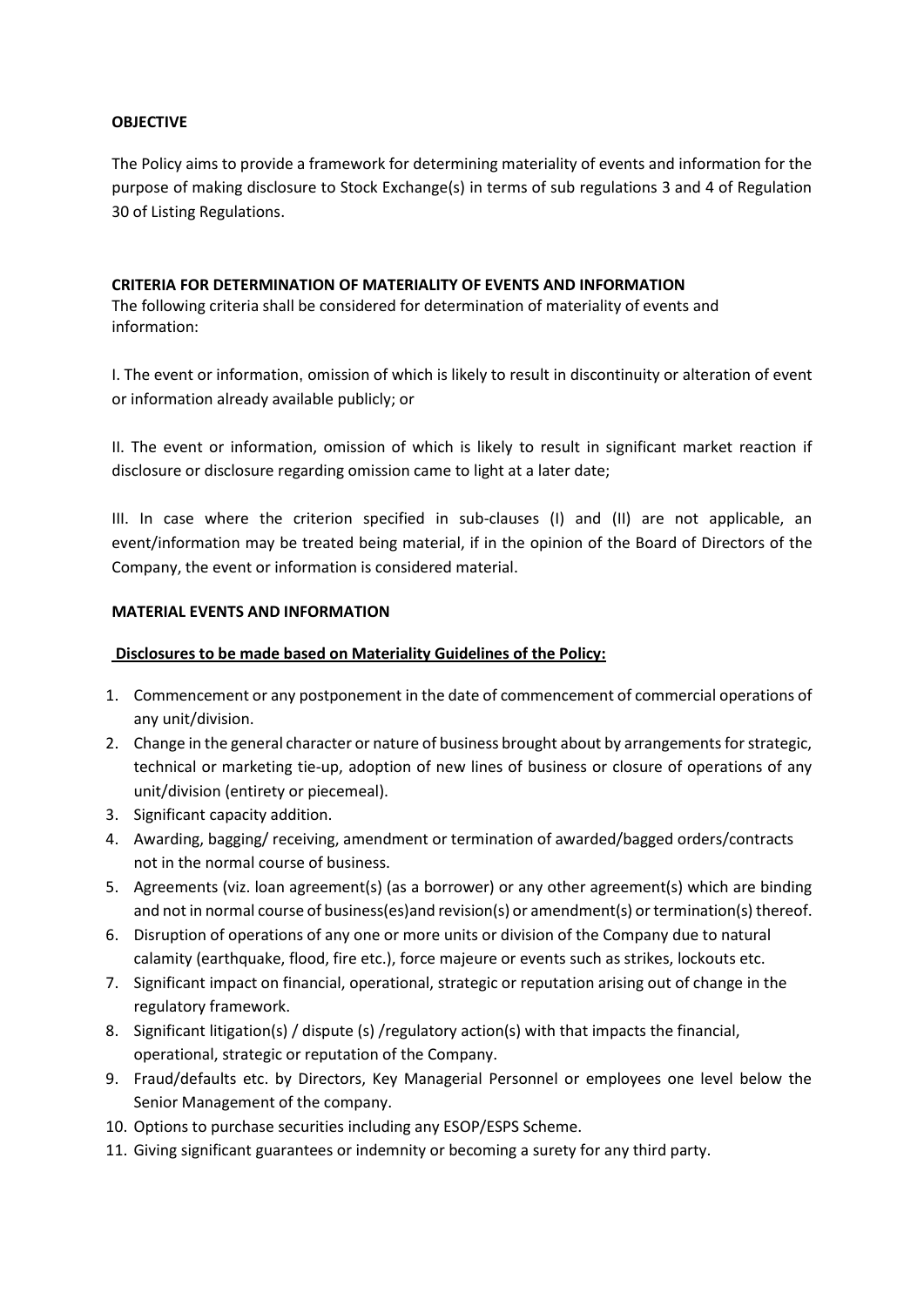- 12. Granting, Withdrawal, surrender, cancellation or suspension of key/material licenses or material regulatory approvals.
- 13. Any other information/event viz. major development that is likely to affect business, e.g. emergence of new technologies, any change of accounting policy that may have a significant impact on the account, etc. and brief details thereof and any other information which is exclusively known to the Company which may be necessary to enable the holders of securities of the Company to appraise its position and to avoid the establishment of a false market in such securities.

# **Disclosures to be made irrespective of Materiality Guidelines of the Policy:**

1. Acquisition(s) (including agreement to acquire), Scheme of Arrangement (Amalgamation / merger/ demerger/ restructuring), or sale or disposal of any unit(s), division(s) or subsidiary of the listed entity or any other restructuring.

Explanation: - For the purpose of this sub-para, the word "acquisition" shall mean,-

(i) Acquiring control, whether directly or indirectly; or,

(ii) Acquiring or agreeing to acquire shares or voting rights in, a company, whether directly or indirectly, such that:

(a) The company holds shares or voting rights aggregating to five percent or more of the shares or voting rights in the said company, or;

(b) There has been a change in holding from the last disclosure made under sub-clause

(a) of clause (ii) of the Explanation to this sub-para and such change exceeds two percent of the total shareholding or voting rights in the said company.

- 2. Issuance or forfeiture of securities, split or consolidation of shares, buyback of securities, any restriction on transferability of securities or alteration in terms or structure of exiting securities including forfeiture, reissue of forfeited securities, alteration of calls, redemption of securities etc.
- 3. Revision in Rating(s)
- 4. Outcome of Meeting of the Board of Directors: The company shall disclose to the Exchange(s), within 30 minutes of the closure of the meeting, held to consider the following:

(a) Dividends and/or cash bonuses recommended or declared or the decision to pass any dividend and the date on which dividend shall be paid/dispatched;

- (b) Any cancellation of dividend with reasons thereof;
- (c) The decision on buy back of securities;
- (d) The decision with respect to fund raising proposed to be undertaken

(e) Increase in capital by issue of bonus shares through capitalization including the date on which such bonus shares shall be credited/dispatched:

(f) Reissue of forfeited shares or securities, or the issue of shares or securities held in reserve for future issue or the creation in any form or manner of new shares or securities or any other rights, privileges or benefits to subscribe to;

(g) Short particulars of any other alternations of capital, including calls;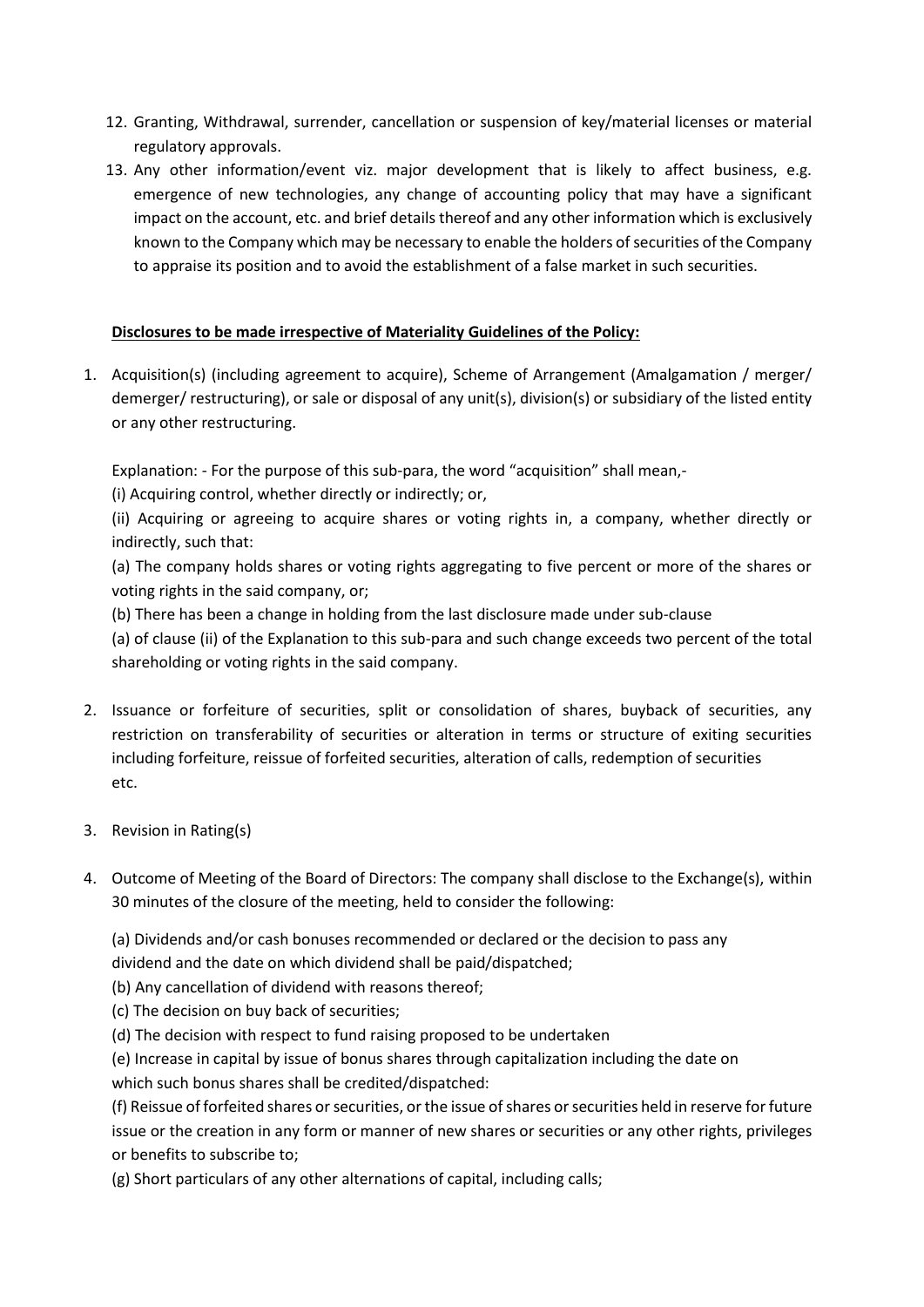(h) Financial results;

- (i) Decision on voluntary delisting by the Company from stock exchange(s).
- 5. Agreements (viz. shareholder agreement(s), joint venture agreement(s), family settlement agreement(s) (to the extent that it impacts management and control of the listed entity), agreement(s)/treaty(ies)/contract(s) with media companies) which are binding and not in normal course of business, revision(s) or amendment(s) and termination(s) thereof.
	- 6. Fraud/defaults by promoter or key managerial personnel or by the Company or arrest of key managerial personnel or promoter.
	- 7. Change in Directors, Key Managerial Personnel (Managing Director, Chief Executive Officer, Chief Financial Officer, Company Secretary etc), Auditor and Compliance Officer.
	- 8. Appointment of discontinuation of share transfer agent.
	- 9. Corporate debt restructuring.
	- 10. One time settlement with a bank.
	- 11. Reference to BIFR and winding-up petition filed by any party / creditors Issuance of Notices, call letters, resolutions and circulars sent to shareholders, debenture holders or creditors or any class of them or advertised in the media by the Company.
	- 12. Proceedings of Annual and extraordinary general meetings of the company.
	- 13. Amendments to memorandum and articles of association of company, in brief.
	- 14. Schedule of Analyst or institutional investor meet and presentations of financial results made by the Company to analysts or institutional investors.

#### **AUTHORITY**

The Board of Directors of the Company has authorised the Managing Director, Chief Financial Officer and Company Secretary ("Authorised persons"), to determine the materiality of any event/information for the purpose of disclosure to the Stock Exchange(s).

The disclosures shall be made according to the directions of the Managing Director and/or Chief Financial Officer of the Company where the determination of materiality is involved. Normally, the Company Secretary shall make necessary disclosures of events or information to the Stock Exchanges under Regulation 30 Schedule III Part A and Para A of Listing Regulations. However, such disclosures can also be made either by Chief Financial Officer or Managing Director of the Company.